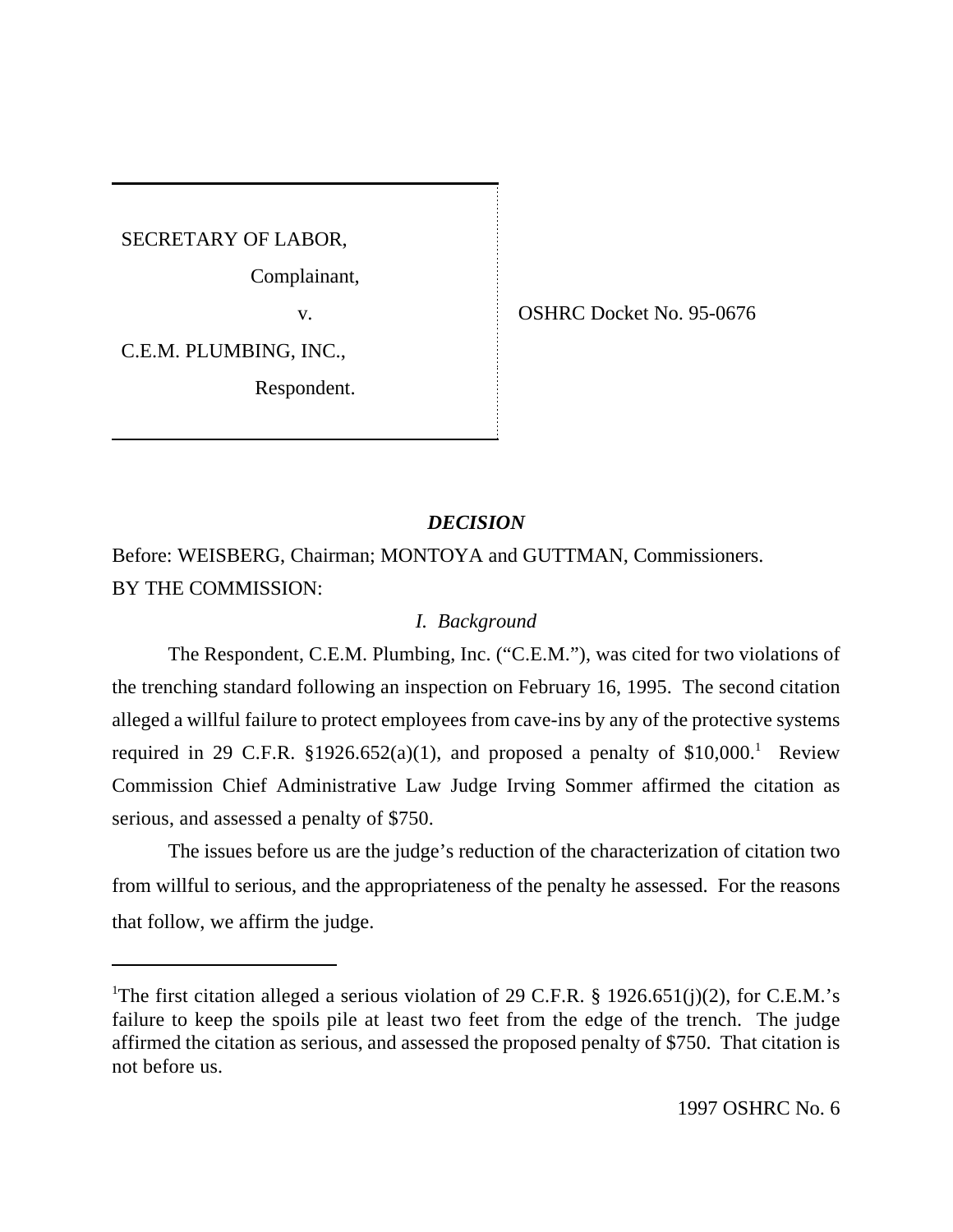#### *II. Facts*

On February 16, 1995, Occupational Safety and Health Administration ("OSHA") Compliance Officer Richard Mendelson was traveling through Westbury, New York en route to conduct a planned inspection. On Old Country Road, a "major commercial thoroughfare," Mendelson observed a trench that appeared to be deeper than five feet, and employees working within the excavation. Mendelson contacted his acting area supervisor and received permission to initiate an inspection.

When he arrived on the site, he observed one employee, Dominic Abbatiello, exiting the trench. The trench was approximately 17 to 20 feet long, 8 feet wide, and 6 feet deep, with vertical walls that were not sloped or shored. The floor of the trench was banked, creating walls that ranged from 3 to 6 feet high. In the citation, OSHA alleged that C.E.M. violated the Occupational Safety and Health Act of 1970, 29 U.S.C. §§ 651-678 ("the Act") by failing to protect the employees working in the trench from cave-ins by any of the protective systems required in §1926.652(a)(1).<sup>2</sup> The entire excavation was completed in one hour, and the employees were exposed to the hazard for at least 15 to 20 minutes. The job was in the final stages of completion when the compliance officer arrived at the site, and the employer began the process of back-filling the excavation immediately following the inspection.

C.E.M. president Carlo Lonardo testified that he was aware that protection was required during some excavations. He testified that C.E.M. did own a trench box, but that it was too large to fit into this excavation, and was normally used for deeper jobs. Employee/foreman Abbatiello testified that a trench box was normally used in excavations

<sup>&</sup>lt;sup>2</sup>Section 1926.652(a)(1) provides:

<sup>(</sup>a)*Protection of employees in excavations.* (1) Each employee in an excavation shall be protected from cave-ins by an adequate protective system designed in accordance with paragraph (b) or (c) of this section except when:

<sup>(</sup>i) Excavations are made entirely in stable rock; or

<sup>(</sup>ii) Excavations are less than 5 feet (1.52 m) in depth and examination of the ground by a competent person provides no indication of a potential cave-in.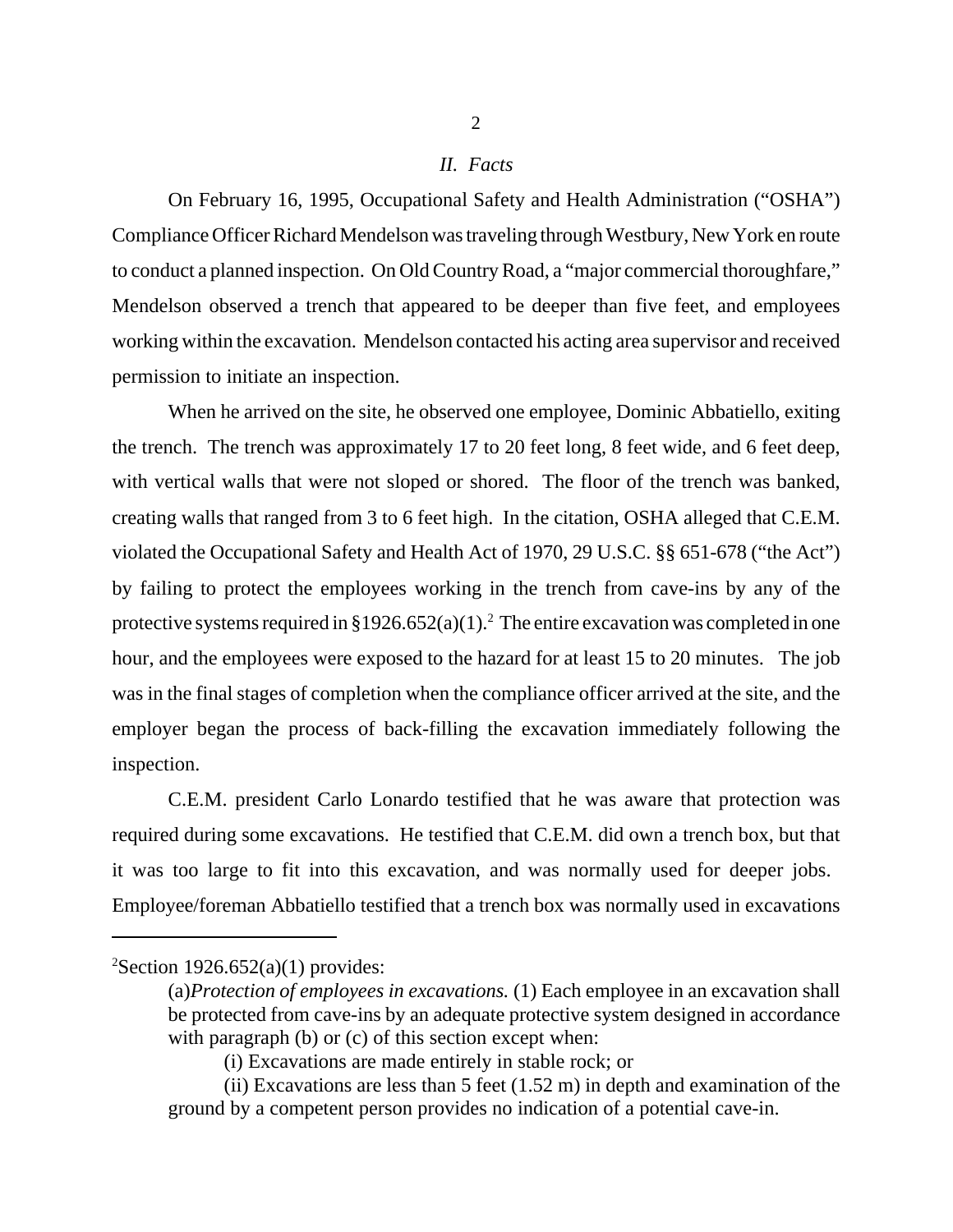over six or seven feet. Employee Elvis Harris estimated that shoring had been used on 50 other jobs, and a trench box had been used on 30 other jobs.

The compliance officer testified that C.E.M. president Lonardo told him that he could not afford to shore the trench, and that he would not have received the bid for the job if he had included the cost of shoring. Lonardo, however, believed the trench was safe because he thought that a vast tree root system running through the trench stabilized the excavation. He also believed that the surrounding soil was hard clay. When asked whether C.E.M. would comply with the trenching standards in the future, Lonardo's testimony was not clear.

#### *III. Analysis*

A willful violation is one which is committed with "intentional, knowing or voluntary disregard for the requirements of the Act, or with plain indifference to employee safety." *Conie Construction Inc.*, 16 BNA OSHC 1870, 1872, 1993-95 CCH OSHD ¶ 30,474, p. 42,089 (No. 92-0264, 1994), *aff'd,* 73 F.3d 382 (D.C. Cir. 1995). "It is differentiated from other types of violations by a 'heightened awareness -- of the illegality of the conduct or conditions -- and by a state of mind -- conscious disregard or plain indifference.'" *General Motors Corp., Electro-Motive Div.*, 14 BNA OSHC 2064, 2068, 1991-93 CCH OSHD ¶ 29,240, p. 39,168 (No. 82-630, 1991)(consolidated). "A violation is not willful if the employer had a good faith opinion that the violative conditions conformed to the requirements of the cited standard." *Williams Enterprises Inc.*, 13 BNA OSHC 1249, 1259, 1986-87 CCH OSHD ¶ 27,893, p. 36,591 (No. 85-355, 1987).

The judge found that the Secretary failed to establish that C.E.M. committed a willful violation of the Act. He relied primarily on Lonardo's lack of specific familiarity with OSHA regulations and on what Lonardo said he would have done had he known of the cited regulation:

It is clear from the testimony at hearing that Lonardo, though generally familiar with soil types and available safety measures, was not familiar with specific OSHA regulations, was unaware of OSHA soil classifications, and completely misunderstood OSHA sloping and shoring requirements. C.E.M. had no history of prior OSHA citations. Lonardo believed that the trench cited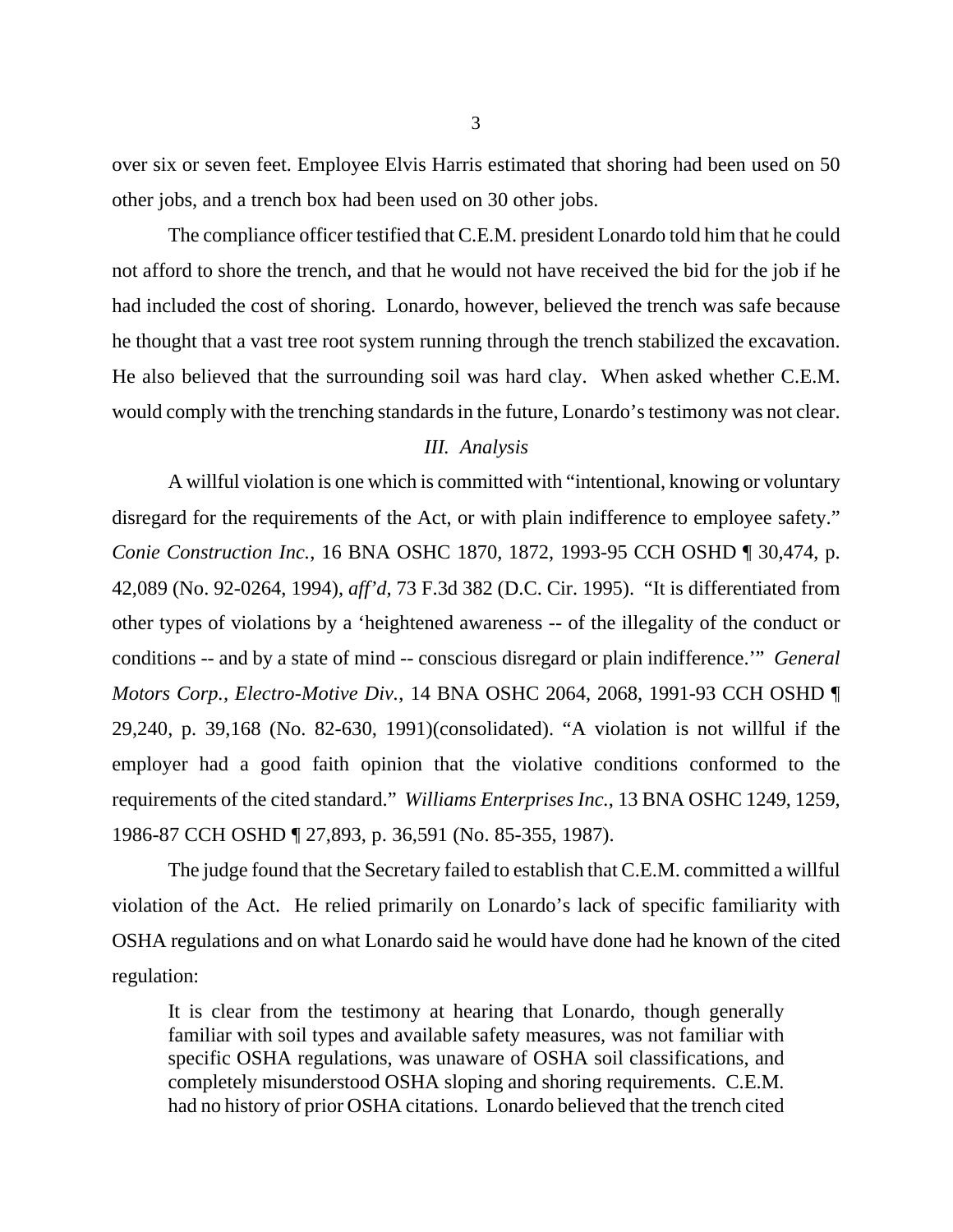in this matter did not require shoring, that there was no danger of cave-in because of the cohesive clay soil, and an extensive root system supporting the soil. Though Lonardo remained convinced of his position and the safety of the trench throughout the hearing he also stated, both at the hearing and during the inspection, that he would have complied with the regulation had he been aware of it.

The Secretary bases her willful characterization on allegations that C.E.M. president Lonardo chose not to use safety protection purely for financial reasons, some indications that Lonardo would not comply with the standard in the future, and the lack of evidence that would "mitigate" against a finding of willfulness. In addition, the Secretary argues that the judge's credibility determinations may be reversed as unreliable.

We find no basis for reversing the judge. There is evidence that cost was a factor in C.E.M.'s failure to comply with the cited standard. However, in those cases in which the Commission has found violations willful based on an employer's failure to comply with the Act because of the cost of compliance, the employer was aware of the requirements of the standard or the need to abate the hazard but chose not to comply. *See Falcon Steel Co.*, 16 BNA OSHC 1179, 1181-82, 1993-95 CCH OSHD ¶ 30,059, p. 41,331(No. 89-2883, 1993)(consolidated); *Valdak Corp.*, 17 BNA OSHC 1135, 1137, 1993-95 CCH OSHD ¶ 30,759, pp. 42,740-41 (No. 93-0239, 1995) *aff'd*, 73 F.3d 1466 (8th Cir. 1996); *Coleco Industries Inc.*, 14 BNA OSHC 1961, 1967, 1991-93 CCH OSHD ¶ 29,200, p. 39,074 (No. 84-546, 1991). Here, there was no showing that C.E.M. was aware of the standard's requirements or that it made such a deliberate decision to violate them.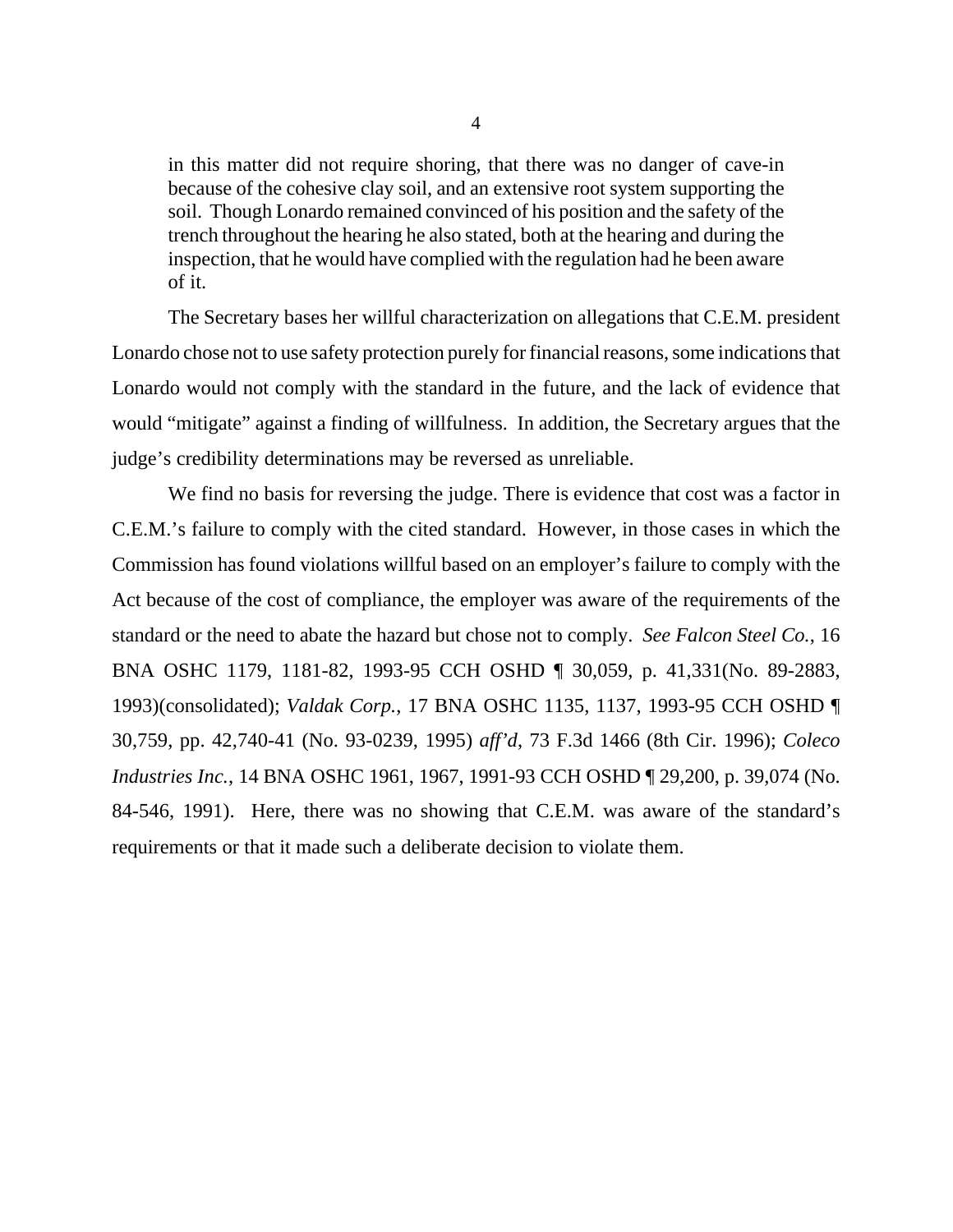Nor does the record establish that C.E.M. was indifferent to the requirements of the Act. Clearly employers are not free to substitute their own judgment for the provisions of a standard. *Western Waterproofing Co. v. Marshall*, 576 F.2d 139, 143 (8th Cir. 1978), *cert. denied*, 439 U.S. 965 (1978). An obstinate refusal to comply is an element of willfulness. *Id.; see Morrison-Knudsen Co./Yonkers Contracting Co.*, 16 BNA OSHC 1105, 1123, 1993- 95 CCH OSHD ¶ 30,048, p. 41,281 (No. 88-572, 1993)(willfulness can be established by a showing that "an employer harbored a 'state of mind . . . such that, if he were informed of the [applicable standard], he would not care.'"), *citing Brock v. Morello Bros. Constr.*, 809 F.2d 161, 164 (1st Cir. 1987). However, "[t]he willfulness charge relates to the employer's underlying state of mind when it committed the violation." *Monfort of Colorado Inc.*, 14 BNA OSHC 2055, 2062, 1991-93 CCH OSHD ¶ 29,246, p. 39,186 (No. 87-1220, 1991). Lonardo's statements at the hearing regarding his future compliance intentions may evidence his and C.E.M.'s mind-set at the time the violation occurred. However, considered as a whole, we find Lonardo's testimony on this point to be confused and contradictory and not indicative of a willful state of mind. $3$ 

Finally, the only credibility determination by the judge that the Secretary appears to be challenging is the judge's observation that Lonardo "would have complied with the regulation had he been aware of it." However, we do not rely on this determination. As we stated earlier, although Lonardo's statements regarding his future compliance with the Act might evidence C.E.M.'s mind-set at the time of the violation, they are too confusing to

<sup>&</sup>lt;sup>3</sup>For example, the Secretary relies on the following cross examination testimony as support for the assertion that C.E.M. president Lonardo evidenced an intent to avoid future compliance with the Act:

Q If you were doing a job similar to this one, *tomorrow*...*would* you have done the job any differently?

A No.

In our view it is difficult to ascertain the meaning of the question or the response.